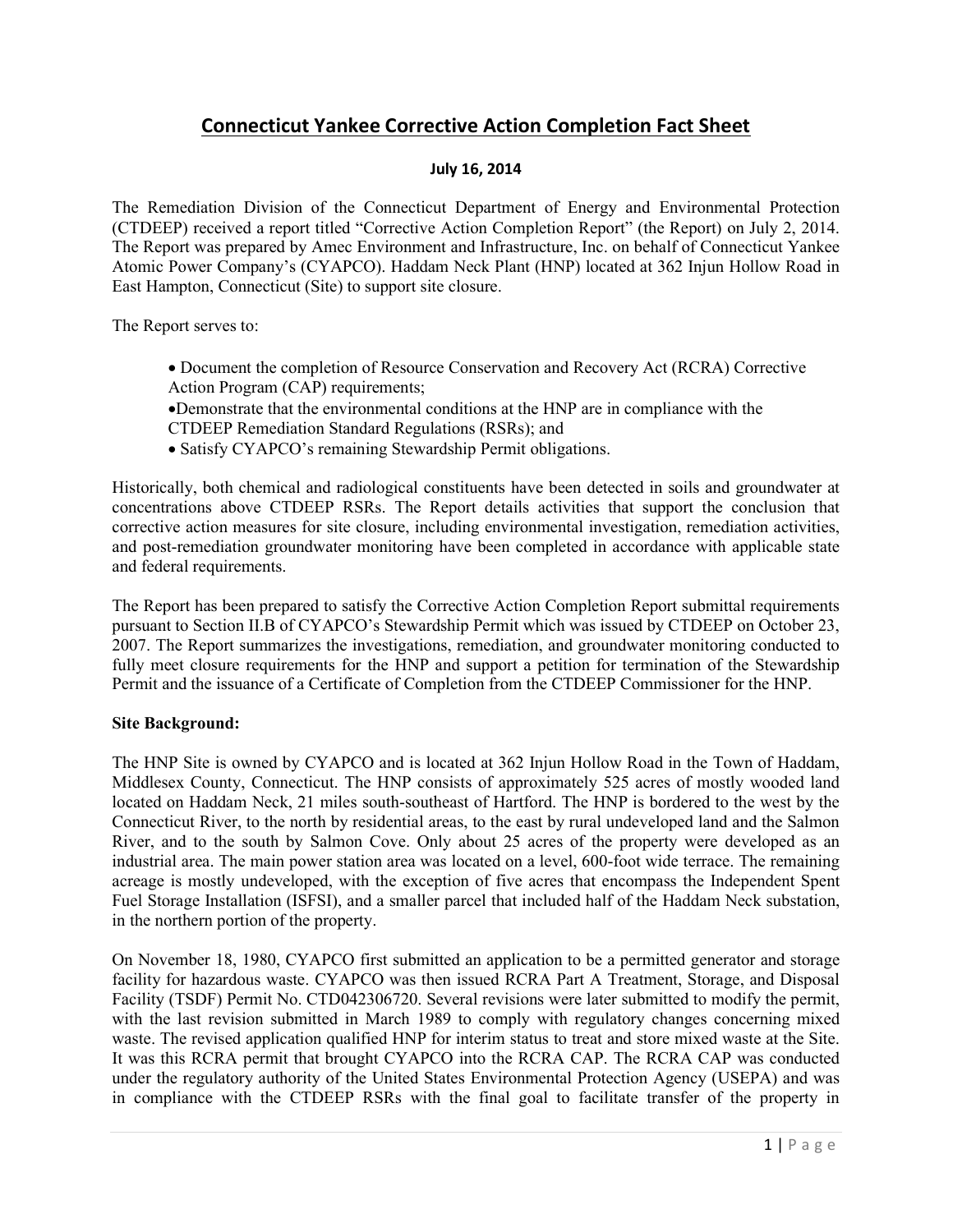accordance with the Connecticut Property Transfer Act. The RCRA investigations and remediation work were conducted from 2002 through 2007. On July 24, 2006, CYAPCO submitted an Environmental Condition Assessment Form (ECAF) to enter into the Voluntary Remediation Program (CGG Section 22a-133x). The CTDEEP responded by letter dated May 11, 2007 that approved the proposed schedule and stated that the CTDEEP would provide formal review and approval of the remediation (i.e. the site will not be delegated to a Licensed Environmental Professional [LEP]). The CTDEEP, in consultation with USEPA, issued a Stewardship Permit in August 2007 to document that all investigation and remediation activities were complete and that the only remaining work required to obtain site closure was the completion of post-remediation groundwater monitoring.

The HNP completed decommissioning in 2007, and in November 2007 the CYAPCO Operating Licensed area was reduced under the regulatory authority of the Nuclear Regulatory Commission (NRC). In addition to NRC license reduction, site closure includes:

- The RCRA CAP under the regulatory authority of the USEPA;
- Oversight of radiological issues defined in Title 22a, Chapters 446 and 446A of the Connecticut General Statutes (CGS) regulated by the CTDEEP Bureau of Air Management and Radiation Division; and
- Oversight of Voluntary Remediation under CGS Section 22a-133x and the CT Property Transfer Act under 22a-134 et seq. conducted by the Bureau of Water Protection and Land Reuse.

Since 2007 CYAPCO has been monitoring groundwater at the HPN and, as documented in the Groundwater Report for Compliance with CTDEEP RSRs Monitoring Plan Closure (AMEC, 2013), has met the monitoring requirements outlined in the Groundwater Monitoring Plan for Compliance with the CTDEEP RSRs, Revision 3 (AMEC, 2014).

# Chemical Characterization and Remediation:

The HNP has been investigated under the RCRA CAP with regulatory oversight from the USEPA. The HNP is also in the CT Voluntary Remediation Program with regulatory oversight from the CTDEEP. Additionally, a Stewardship Permit was issued to CYAPCO in 2007 for postremediation groundwater monitoring. The overall goals of these programs are to achieve site closure under RCRA in accordance with USEPA guidance (USEPA, 1996 and 2003) and to complete site remediation in accordance with the RSRs under the CT Voluntary Remediation Program. The results of RCRA CAP activities are presented in several types of documents that are used to support site closure and demonstrate that the HNP has been investigated and remediated in accordance with applicable standards, guidance, and regulations.

Site characterization activities at the HNP have been conducted in a phased approach. This approach was similar to the phases outline in the CTDEEP Draft Site Characterization Guidance Document (CTDEEP, 2000); however, CYAPCO employed the nomenclature used in the USEPA RCRA guidance documents (USEPA, 1986 and 1989). Instead of Phase I, II, and III investigations, the CYAPCO RCRA CAP was conducted by completing a Historic Records Review (HRR) (Phase I), a Limited Field Investigation (LFI) Program (Phase II), and a RFI Program (Phase III), including a Baseline Ecological Risk Assessment (BERA). The RCRA Corrective Action Program is under the regulatory authority of both CTDEEP and USEPA. However, USEPA has delegated RCRA Authority to CTDEEP with the understanding that the RSRs are protective of human health and the environment and are the appropriate clean up criteria for RCRA sites in Connecticut. The RSR Criteria are human health risk-based values that are based on a target cancer risk of 1.0E-06 and a hazard index of 1.0. During site characterization, the analytical data were evaluated to assess whether site characterization goals of adequately defining the nature and extent of contamination were achieved. Data were also evaluated using ecological screening values as required under the RSRs.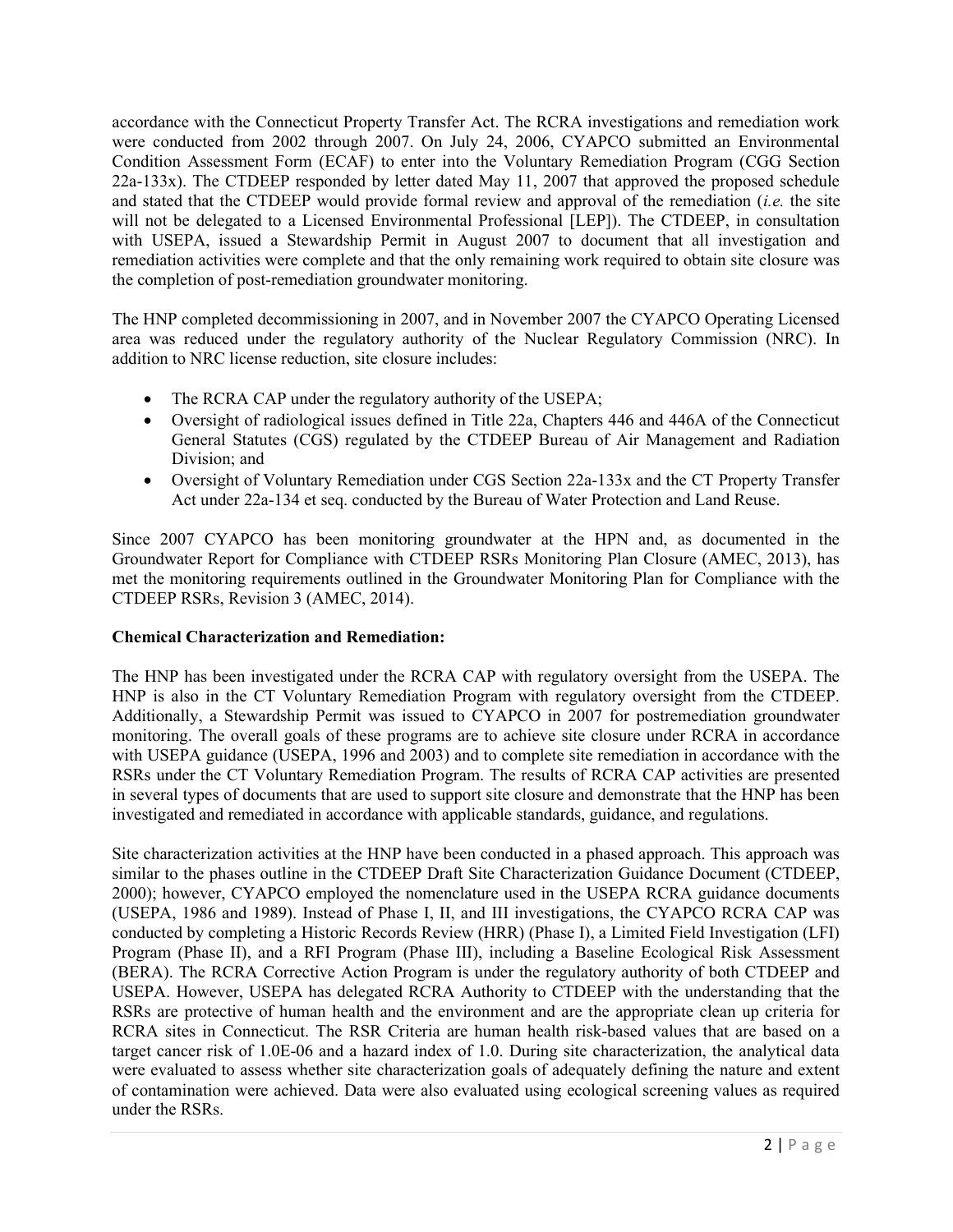The HRR was conducted to identify areas of the HNP where pollutants may have been released to the environment. Phase I activities included:

- Interviews with current and former Site employees to understand past practices and operations;
- Review of previous investigations;
- Review of aerial photographs;
- Review of files from the CTDEEP:
- Review of files from the USEPA; and
- Review of files from the HNP.

The HRR identified 21 areas of concern (AOCs), including numerous potential contaminant sources (PCSs) where chemicals were potentially released and/or historical practices may have impacted environmental conditions. The HRR findings were presented in the HRR (MACTEC, 2003a). The HRR also provided recommendations for the LFI activities.

The LFI was conducted to provide initial data on environmental conditions at each of the 21 AOCs identified in the HRR. An LFI Work Plan was prepared and submitted to the USEPA and CTDEEP in June 2003 (MACTEC, 2003b). During the LFI, another AOC (AOC 22) was identified and investigated. The LFI field program included completion of geophysical surveys, soil borings, and test pits; installation of monitoring wells; and collection of soil, sediment, surface water, and groundwater samples for various laboratory analyses. LFI field activities were completed in 2003 and documented in the Draft LFI Report and RFI Work Plan (MACTEC, 2004a).

Based on the results of the Phase II characterization activities (i.e., LFI Report), the RFI was conducted to further assess environmental conditions at each AOC. The Draft LFI Report and RFI Work Plan were prepared and submitted to the USEPA and CTDEEP in March 2004 (MACTEC, 2004a). During the initial RFI, two additional AOCs (AOCs 23 and 24) were identified and investigated. A Supplemental RFI Work Plan was also prepared to address data gaps and comments from the CTDEEP. The Supplemental RFI Work Plan was submitted to the USEPA and CTDEEP in November 2004 (MACTEC, 2004b).

The RFI and Supplement RFI included completion of geophysical surveys, soil borings, and test pits; installation of monitoring wells; and collection of soil, sediment, surface water, and groundwater samples for various laboratory analyses. RFI and Supplemental RFI activities were completed in the fall of 2006. The USEPA approved the RFI Report by letter dated December 28, 2006. The RFI Report was revised based on comments from the CTDEEP and the Final RFI Report (MACTEC, 2007a) was submitted to the USEPA and CTDEEP in January 2007. The CTDEEP approved the Final RFI Report by letter dated March 8, 2007.

The RSRs require documentation that releases of site related constituents do not adversely impact ecological receptors. RCRA guidance also requires a BERA to be completed as part of the RFI Program. The BERA was conducted in accordance with applicable USEPA risk assessment guidance documents. The BERA was conducted to identify possible ecological receptors and potential exposure pathways; qualitatively assess the risk of adverse effects to ecological receptors; and provide information that may be used to evaluate if response actions are required to achieve final remedy for the Site. The draft BERA was submitted to the USEPA and CTDEEP in February 2006 (MACTEC, 2006b). USEPA provided comments on the BERA in May 2006 and CYAPCO submitted a final response to comments and a BERA Addendum in October 2006 (MACTEC, 2006d). USEPA approved the BERA in an email dated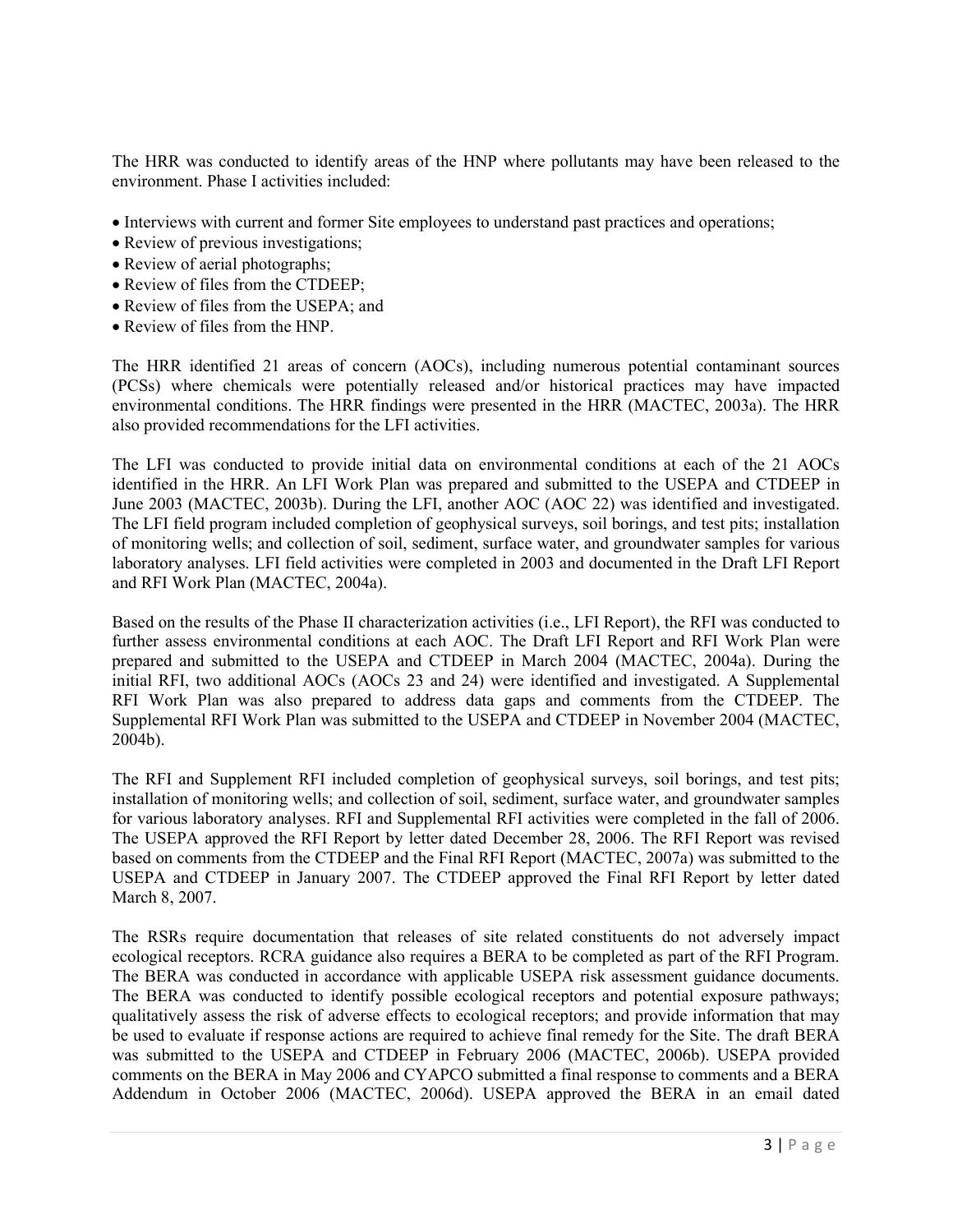December 22, 2006. CTDEEP documented their concurrence with the USEPA approval in an Interdepartmental Memorandum dated January 30, 2007 and approved the BERA as part of the approval of the Final RFI Report by letter dated March 8, 2007.

With the characterization of the HNP complete, remediation of the HNP focused on efforts to achieve site closure under RCRA, as well as to comply with the requirements of the CTDEEP RSRs and the Voluntary Remediation Program. CYAPCO has completed Interim Corrective Measures (ICMs) and prepared a Corrective Measures Study (CMS) and Remedial Action Plan (RAP) to address environmental media at the HNP in support of site closure. A post-remediation groundwater monitoring program has also been completed. Activities associated with the remediation are discussed in the following paragraphs. The groundwater monitoring program is discussed later in this document.

Interim Corrective Measures (ICM) have been completed at numerous AOCs in accordance with the USEPA RCRA Corrective Action Plan Guidance (USEPA, 1994, 1996, and 2003). The ICMs have included removal of soils with contaminant concentrations above applicable CTDEEP RSR Criteria. Work Plans were prepared for each ICM in accordance with USEPA guidance. Each ICM Work Plan provided the scope of work to be completed, including confirmation sampling, analysis, and reporting requirements. As part of the ICMs, confirmation samples were collected to verify that all soil with contaminant concentrations above CTDEEP RSR Criteria was removed. Confirmation samples from sediment remediation were compared to ecological screening values. ICM confirmation samples were collected and analyzed in accordance with the ICM Work Plans.

Following USEPA's approval of the CMS, a Corrective Measure Implementation (CMI)/Remedial Action Report (CMI/RAR), the last phase of the RCRA Corrective Action Program, was completed and submitted to both agencies (MACTEC, 2007f). For the HNP, all soil, sediment, and groundwater remediation has been completed as ICMs and therefore, with the exception of postremediation groundwater monitoring, no additional remedial actions were required. USEPA approved the CMI/RAR. CTDEEP provided verbal comments and Revision 1 of the CMI/RAR was published in August 2007. The effectiveness of HNP's remediation activities was assessed by the groundwater monitoring program conducted in compliance with the CTDEEP approved Groundwater Monitoring Plan to Demonstrate Compliance with CTDEEP RSRs, Revision 3 (AMEC, 2014). This plan was designed and completed to assess the remedial activities completed, verify compliance with groundwater remediation criteria, and document long-term effectiveness of the remediation.

Since the submittal of the CMI/RAR in August 2007, CYAPCO has a continued to implement a comprehensive spill reporting program at the HNP. The program is used to identify and report all releases to CTDEEP. The CMI/RAR reviewed CYAPCO and CTDEEP spill reports through July 2007. A review of CYAPCO and CTDEEP spill reports from August 2007 to July 2014 did not reveal any releases. CYAPCO prepared a letter to update the status of the Site to document that no known releases of hazardous waste or hazardous substances have occurred since CMI/RAR for the Site was submitted in August 2007.

In 2007, the CTDEEP in consultation with USEPA terminated HNP's interim status under RCRA and issued a Stewardship Permit. The Stewardship Permit documented that all environmental investigation and remediation activities had been completed and that the only remaining requirement to obtain site closure was the completion of the groundwater monitoring program presented in the Groundwater Monitoring Plan to Demonstrate Compliance with CTDEEP RSRs (MACTEC, 2007c). The final groundwater monitoring plan, Groundwater Monitoring Plan for Compliance with the CTDEEP RSRs, Revision 3 (AMEC, 2014) was approved by CTDEEP Commissioner on February 25, 2014 (CTDEEP, 2014).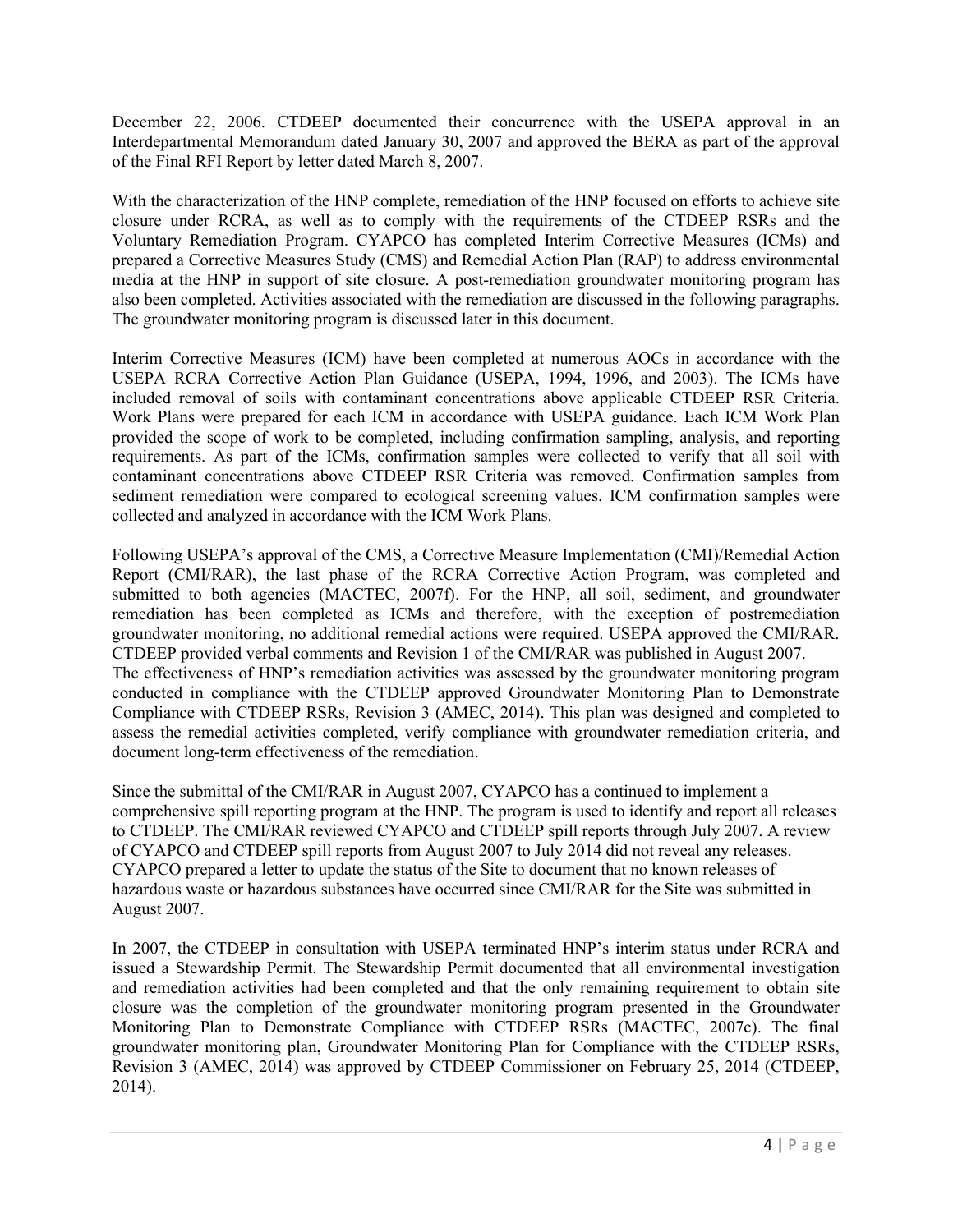## Radionuclide Characterization and Remediation:

Radiological remediation has been completed at the HNP in accordance with the LTP (CYAPCO, 2007a) under the regulatory authority of the NRC and in accordance with the requirements of the CTDEEP Bureau of Air Management, Division of Radiation Protection for radiological issues defined in Title 22a Chapters 446 and 446A of the Connecticut General Statutes. By letter dated November 20, 2002, CTDEEP approved a cleanup criterion for radionuclides of 19 milliRem per year Total Effective Dose Equivalent (TEDE), plus As Low As Reasonably Achievable (ALARA) for all media. This is consistent with the NRC cleanup goal of 25 milliRem per year TEDE, plus ALARA. To achieve these goals, Derived Concentration Guideline Levels (DCGLs) were calculated for each media to provide criteria for each radionuclide by media. By letter dated October 7, 2004, CTDEEP accepted the USEPA Maximum Contaminant Levels (MCLs) as criteria for groundwater. The MCLs also include an evaluation of sum of the fractions, or the unity rule to demonstrate that there is no unacceptable risk from radionuclides in groundwater at the time of site closure.

The characterization and remediation of impacted media was conducted in accordance with the LTP and in parallel with NRC guidance; the radiological characterization followed a Multi-Agency Radiation Survey and Site Investigation Manual (MARSSIM) approach of characterization. Documents prepared under NRC regulations were also used to document radiological conditions. Under this program, soils that exceeded the calculated DCGLs were remediated. Areas were characterized by survey area designated in the LTP.

The radiological groundwater program was also conducted in support of the LTP; however, instead of using DCGLs as the cleanup criteria, the groundwater program compared data to the MCLs for the "Resident Farmer's Well" exposure scenario. As noted above, the MCLs are also the CTDEEP Site-Specific RSR Criteria for Groundwater Protection.

### Groundwater Monitoring and Remediation:

Based on data collected during the RFI, groundwater beneath the HNP has been characterized. Historically low-levels of polynulcear aromatic hydrocarbons (PAHs) and inorganics were detected. These detections were generally located within the industrialized portion of the HNP. During D&D activities, and more specifically during the soil and groundwater remediation conducted within the Radiologically Controlled Area (RCA), most of the sources and impacted areas were excavated and replaced with clean fill. Under the RCRA CAP, groundwater did not require remediation, and with the exception of boron, there are no discernable chemical plumes. Boron was used at the HNP as a neutron absorber and was co-located with radiologically impacted water. Boron had been detected in groundwater; however, at concentrations below the applicable RSR Criteria, and did not require remediation.

Radionuclides were released from several sources within the Industrial Area, resulting in several plumes of groundwater impacted with tritium, strontium, and cesium. After characterizing the nature and extent of radionuclides (and boron) in groundwater, the source areas were remediated by dewatering and excavating overburden soil and bedrock below the water table (including blasting of bedrock). The excavation and off-site disposal of these materials, followed by backfilling the excavations with clean fill from off-site borrow sources, eventually resulted in reduced concentrations of radionuclides to below MCLs.

CYAPCO initiated and completed groundwater monitoring as outlined in its LTP. The required LTP groundwater monitoring was completed in 2007, and in November 2007 the CYAPCO NRC Operating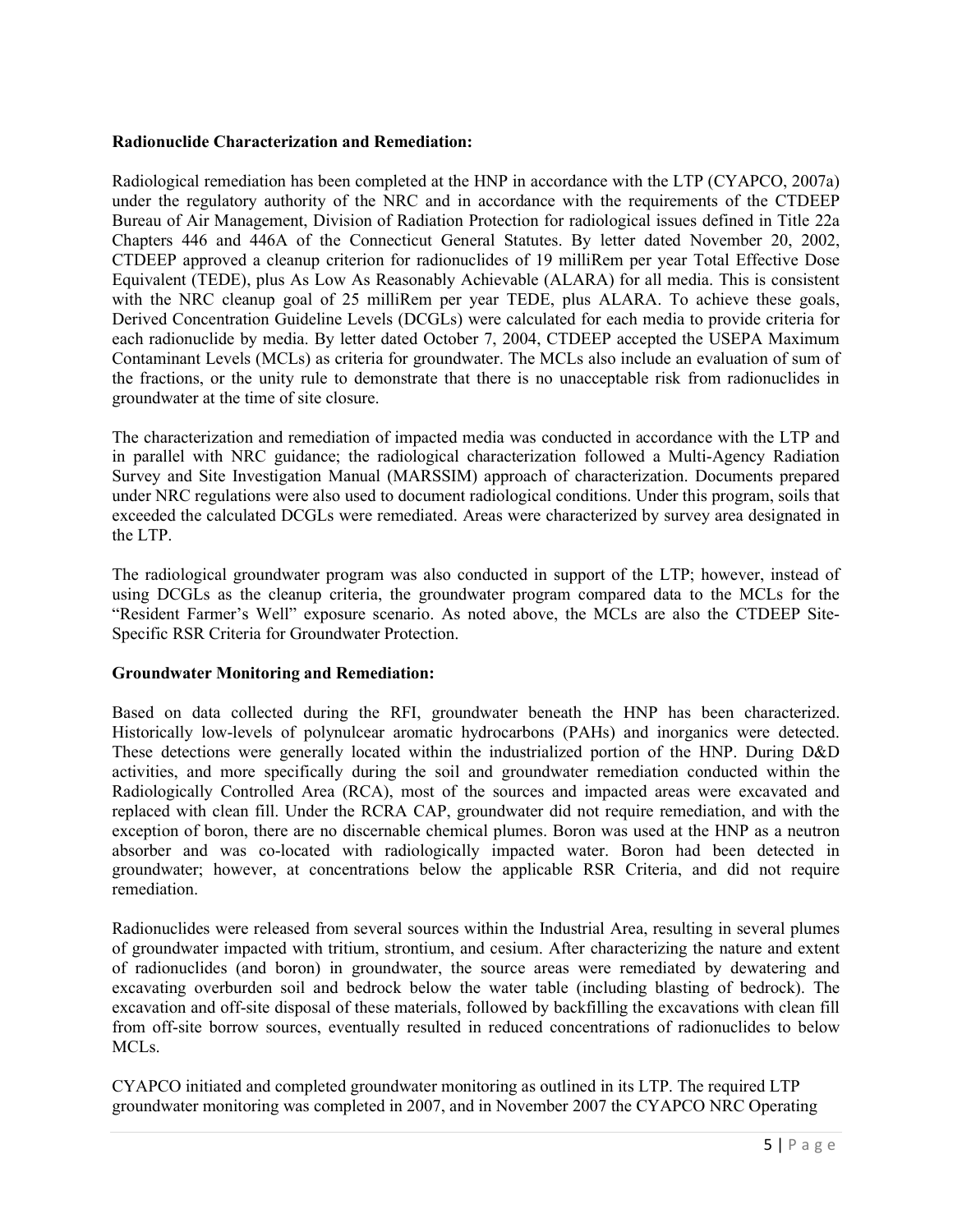License was reduced to a small area of the Site under the regulatory authority of the NRC. Under the RCRA CAP, groundwater monitoring is conducted to: (1) assess remedial activities, (2) document compliance with remediation criteria (e.g., RSRs), and (3) document the effectiveness of the remediation (i.e., post-remediation monitoring). Additionally, Section 22a-133k-3(g) of the CTDEEP RSRs provide specific requirements for groundwater compliance monitoring to be conducted following remediation of a release area or contaminated groundwater plume

Release areas were remediated for both chemical and radionuclides. Groundwater monitoring activities are detailed in the Groundwater Monitoring Plan for Compliance with the CTDEEP RSRs, Revision 3 (AMEC, 2014). The Groundwater Monitoring Plan for Compliance with the CTDEEP RSRs, Revision 1 (MACTEC, 2007e), was submitted to CTDEEP and USEPA on May 21, 2007. CTDEEP approved the plan on May 24, 2007. The Groundwater Monitoring Plan for Compliance with the CTDEEP RSRs, Revision 2 (MACTEC, 2007e), was submitted to CTDEEP and USEPA on September 12, 2007. CTDEEP approved Revision 2 of the plan on September 20, 2007. The Groundwater Monitoring Plan for Compliance with the CTDEEP RSRs, Revision 3 (AMEC, 2014), was submitted to CTDEEP and USEPA on January 10, 2014. CTDEEP approved Revision 3 of the plan on February 25, 2014.

By letter dated January 28, 2014, CYPCO formally requested termination of the post-remediation groundwater monitoring program and concurrence from CTDEEP to proceed with decommissioning the remaining groundwater monitoring and support wells associated with the Site. In a letter dated March 7, 2014, CTDEEP approved CYAPCO's plan to terminate the postremediation groundwater monitoring program and decommission the remaining wells. In March/April 2014 the remaining groundwater monitoring wells at the Site were decommissioned. The decommissioning activities were documented in a letter submitted to CTDEEP dated May 9, 2014.

The Report presents a summary of the chemical and radiological programs completed to date and fully demonstrates that the characterization and remediation of impacted media and release areas has been completed in accordance with CTDEEP and USEPA regulations. Twenty four AOCs have been characterized for chemical constituents. All RCRA CSAs and USTs have been closed. Thirty seven ICMs were completed to remediate chemicals released at 18 AOCs. Similarly the entire property has been characterized for radionuclides in accordance with MARSSIM and the LTP. Based on the radiological program, eight areas were remediated and meet the CTDEEP RSR of 19 milliRem per year TEDE plus ALARA and the USEPA MCLs for groundwater.

All investigation and subsequent remediation has been documented and approved by the NRC, CTDEEP, and USEPA (where applicable).

As presented in the Groundwater Report for Compliance with CTDEEP RSRs Monitoring Plan Closure (AMEC, 2013), the groundwater monitoring program conducted at the HNP meets the monitoring requirements outlined in the Groundwater Monitoring Plan for Compliance with the CTDEEP RSRs, Revision 3 (AMEC, 2014) and meets the requirements of the CTDEEP RSRs and other CTDEEP approved numerical criteria. With the completion of the groundwater monitoring program, submittal of the Report fulfills the requirements of CYAPCO's Stewardship Permit.

CYAPCO has requested termination of the Stewardship Permit in a letter to DEEP dated July 9, 2014.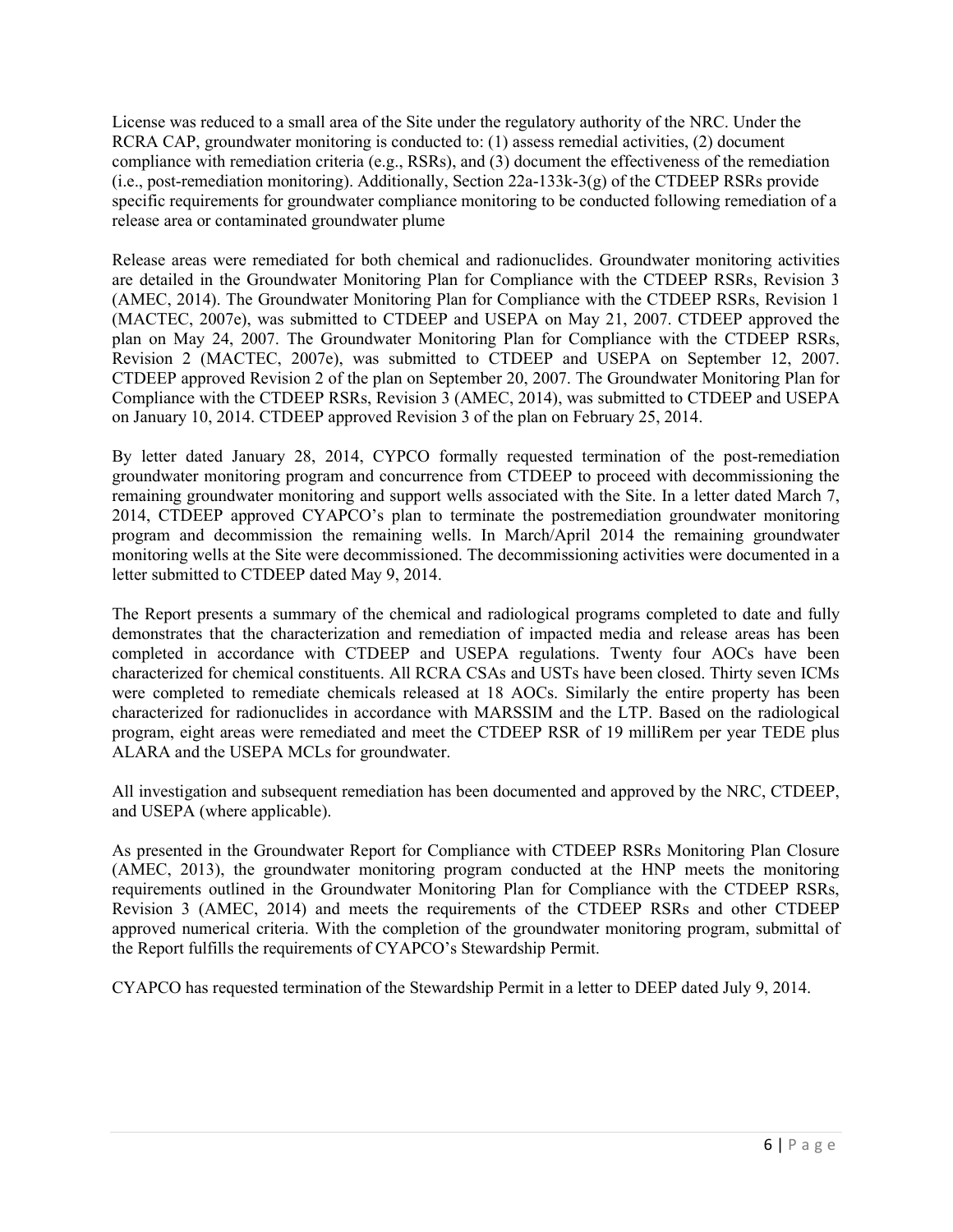# REFERENCES:

AMEC, 2013. "Groundwater Report for Compliance with CTDEEP RSRs Monitoring Plan Closure"; Connecticut Yankee Atomic Power Company; Haddam Neck Plant; East Hampton, Connecticut; August 2013.

AMEC, 2014. "Groundwater Monitoring Plan for Compliance with CTDEEP RSRs", RCRA Corrective Action Program; Connecticut Yankee Atomic Power Company; Haddam Neck Plant; Haddam, Connecticut; January 2014.

CTDEEP, 1995. Draft RCRA Closure Guidance for Generators Who Store Less Than 90 Days – Container Storage Areas and Tank Systems, CTDEEP Waste Engineering and Enforcement Division, January 1995.

CTDEEP, 2000. "Draft Site Characterization Guidance Document"; CTDEEP Bureau of Water Management; Permitting, Enforcement, and Remediation Division; June 12, 2000.

CTDEEP, 2002. Letter from Mr. Edward J. Wilds, Jr., PhD, Director, Connecticut Department of Energy and Environmental Protection, to Mr. Joseph F. Bourassa, Connecticut Yankee Atomic Power Company; November 20, 2002.

CTDEEP, 2004. Letter from Elsie Patton, Acting Director, Connecticut Department of Energy and Environmental Protection "Various Submittals to CTDEEP Dated May 2004-August 2004: Approval of Requested Criteria"; October 7, 2004.

CTDEEP, 2014. Letter from Mr. Patrick Bowe, Director, Connecticut Department of Energy and Environmental Protection, to Mr. Brantley Buerger, Connecticut Yankee Atomic Power Company; February 25, 2014.

CYAPCO, 2007a. License Termination Plan for Haddam Neck Plant, Rev. 6. Connecticut Yankee Atomic Power Company, June 2007.

CYAPCO, 2007b. June Groundwater Sampling Event and Final Groundwater Compliance Summary for Haddam Neck Plant. Connecticut Yankee Atomic Power Company, June 2007.

CYAPCO, 2014. Letter from Mr. Brantley Buerger, Connecticut Yankee Atomic Power Company to Mr. Craig Bobrowiecki, Connecticut Department of Energy and Environmental Protection, June 2014.

MACTEC, 2003a. "Historical Review Report"; RCRA Corrective Action Program; Connecticut Yankee Atomic Power Company; Haddam Neck Plant; Haddam, Connecticut; March 2003.

MACTEC, 2003b. "LFI Work Plan"; RCRA Corrective Action Program; Connecticut Yankee Atomic Power Company; Haddam Neck Plant; Haddam, Connecticut; June 2003.

MACTEC, 2004a. "Draft LFI Report and RFI Work Plan"; RCRA Corrective Action Program; Connecticut Yankee Atomic Power Company; Haddam Neck Plant; Haddam, Connecticut; March 2004.

MACTEC, 2004b. "Supplemental RFI Work Plan"; RCRA Corrective Action Program; Connecticut Yankee Atomic Power Company; Haddam Neck Plant; Haddam, Connecticut; November 2004.

MACTEC, 2006a. "Quality Assurance Project Plan"; RCRA Corrective Action Program; Connecticut Yankee Atomic Power Company; Haddam Neck Plant; Haddam, Connecticut; Revision 4; August 2006.

MACTEC, 2006b. "Baseline Ecological Risk Assessment"; RCRA Corrective Action Program; Connecticut Yankee Atomic Power Company, Haddam Neck Plant, Haddam, Connecticut. February 3, 2006.

MACTEC, 2006c. "Interim Corrective Measure Completion Report for Area of Concern (AOC) 7 – Diesel Building Underground Storage Tanks"; RCRA Corrective Action Program;

Connecticut Yankee Atomic Power Company; Haddam Neck Plant; Haddam, Connecticut; February 2006.